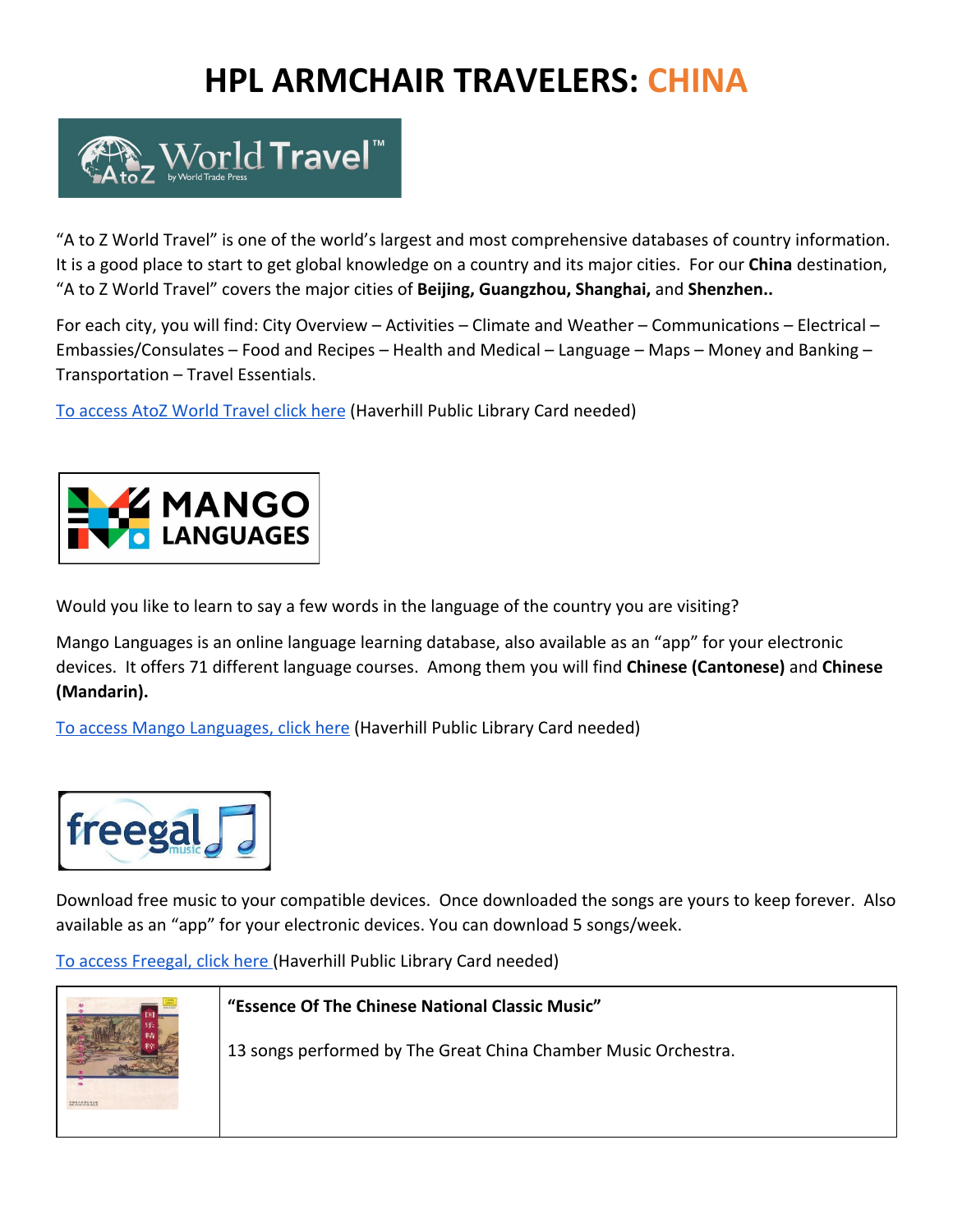

Borrow eBooks, audiobooks, magazines, videos from MVLC libraries or partner libraries from other Massachusetts consortia. Also available as an "app" for your electronic devices. You can borrow 5 titles at a time.

[To access OverDrive, click here](https://mvlc.overdrive.com/) (MVLC Library Card needed)

# **Travel memoir**



**"The foremost good fortune"** Susan Conley.

Susan Conley, her husband, and their two young sons say good-bye to their friends, family, and house in Maine for a two-year stint in a high-rise apartment in Beijing, prepared to embrace the inevitable onslaught of new experiences that such a move entails. But Susan can't predict just how much their lives will change.

## **Fiction**



#### **"Snow flower and the secret fan"** by Lisa See

Lily is haunted by memories--of who she once was, and of a person, long gone, who defined her existence. She has nothing but time now, as she recounts the tale of Snow Flower, and asks the gods for forgiveness.



The world's largest collection of international recipes and global food culture. For each country you will find information on Food culture -- Beverages -- Recipes. When searching for **China**, you will find over 20 very yummy recipes covering appetizers, salads, main dishes, side dishes, desserts, and beverages.

[To access AtoZ World Food click here](https://www.atozworldfood.com/?c=AudsYrEeI5) (Haverhill Public Library Card needed)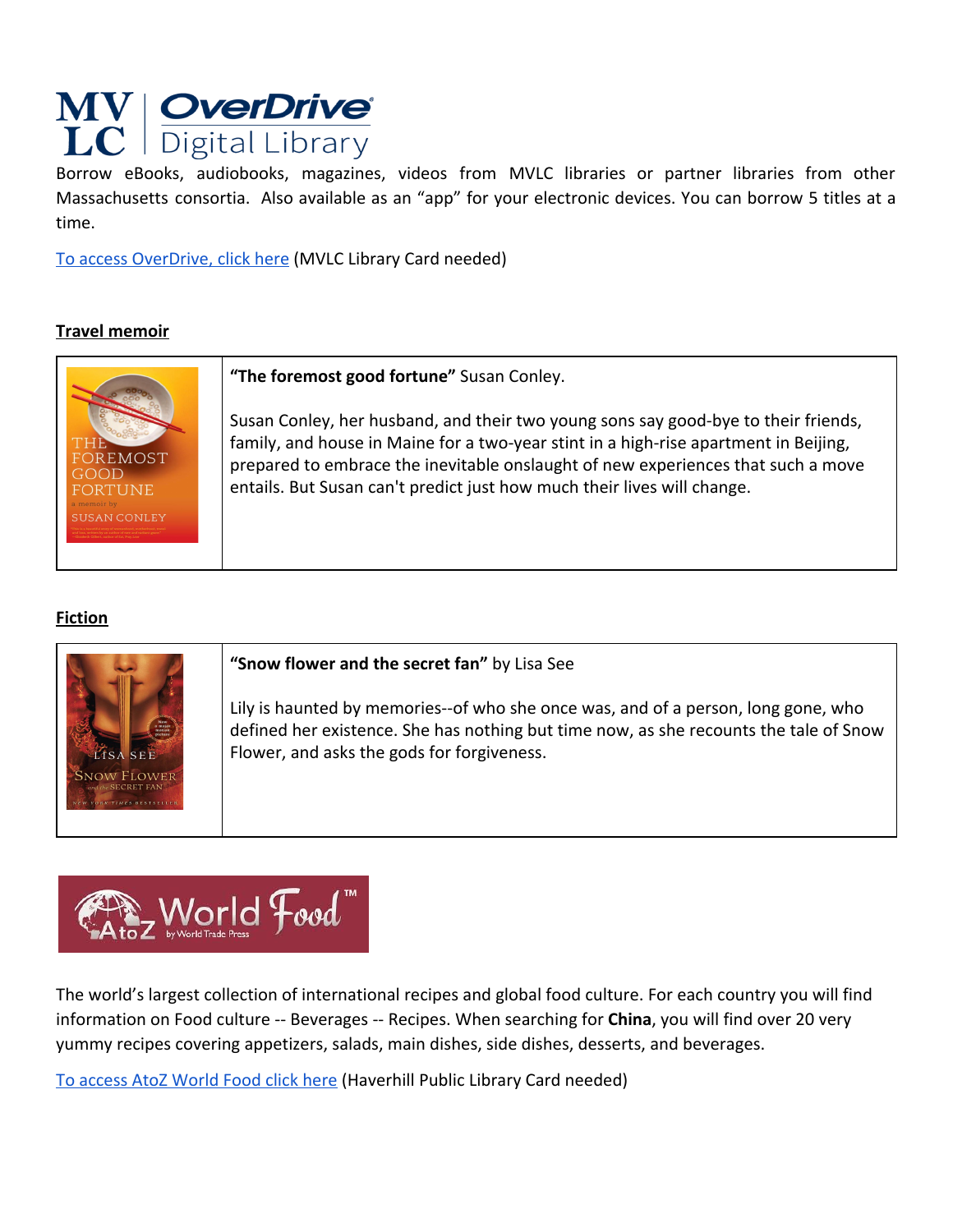

Hoopla is a digital media service that allows you to borrow movies, music, ebooks, audiobooks and comics. Also available as an "app" for your electronic devices. All resources are available for you to borrow at any time. You can borrow 8 titles/month.

[To access Hoopla, click here](https://www.hoopladigital.com/) (Haverhill Public Library Card needed)

## **Travel**



**"China"** Lonely Planet

Lonely Planet China is your passport to the most relevant, up-to-date advice on what to see and skip, and what hidden discoveries await you. Try dumplings in Beijing, visit the Great Wall or cruise down the Yangzi River; all with your trusted travel companion.

## **Cookbook**



## **Movie**